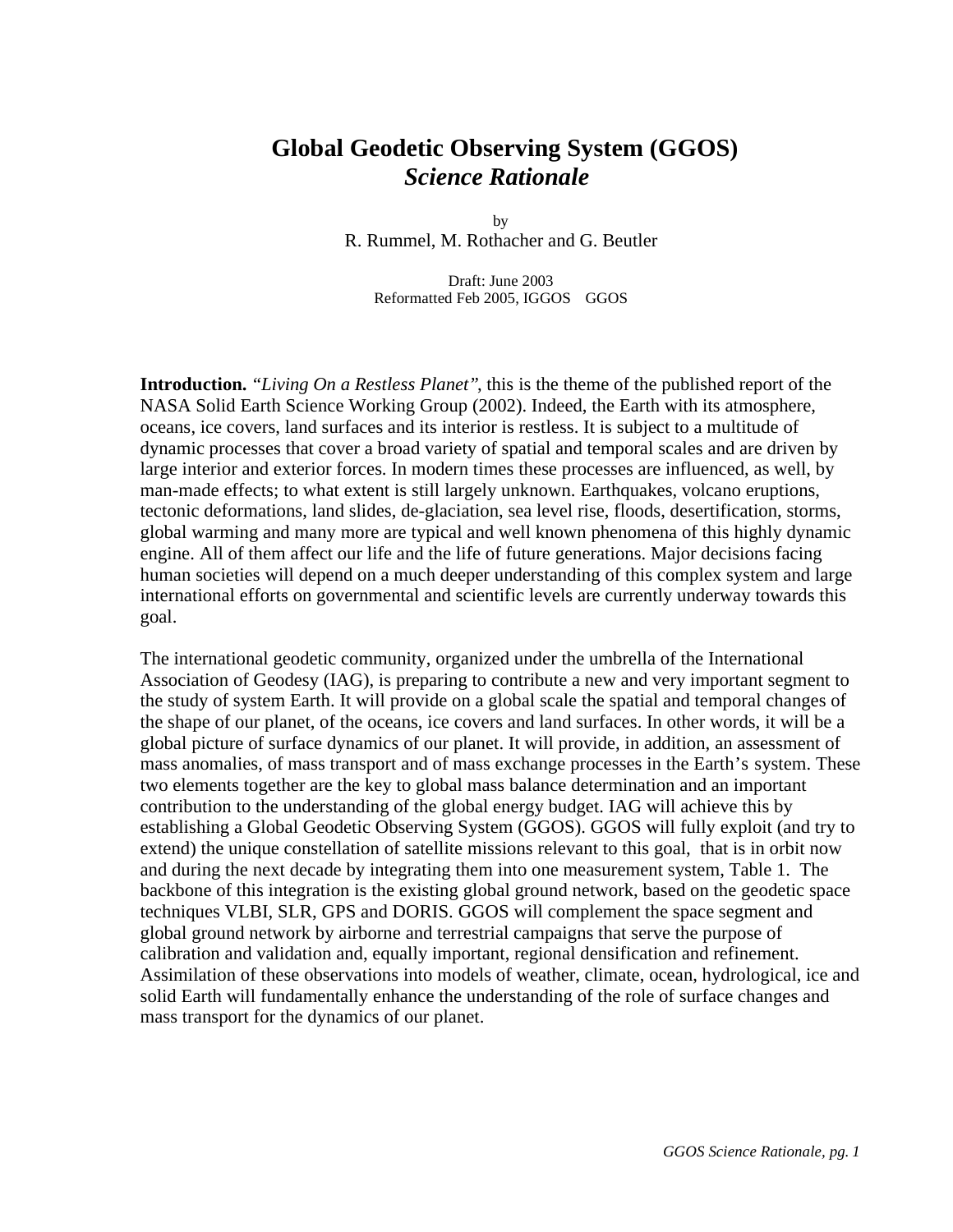| <b>Mission</b> | <b>Type</b>                                                                      | <b>Mission Duration</b> |
|----------------|----------------------------------------------------------------------------------|-------------------------|
| <b>CHAMP</b>   | Gravity/ magnetic field/ atmosphere                                              | $2000 - 2007$           |
| <b>GRACE</b>   | Gravity (static+ temporal),<br>atmosphere                                        | $2002 - 2010$           |
| <b>GOCE</b>    | Gravity (stationary, high-resolution)                                            | $2006 - 2008$           |
|                |                                                                                  |                         |
| TOPEX-POSEIDON | Ocean altimetry                                                                  | $1992 - 2004$           |
| Jason-1        | Ocean altimetry                                                                  | $2001 - 2006$           |
|                |                                                                                  |                         |
| <b>ICESAT</b>  | Ice altimetry                                                                    | $2003 - 2008$           |
| <b>CRYOSAT</b> | Ice altimetry                                                                    | $2004 - 2007$           |
|                |                                                                                  |                         |
| ERS-2          | Altimetry/ climate/ environment                                                  | $1995 - 2005$           |
| <b>ENVISAT</b> | Altimetry/ climate/ environment<br>$2002 - 2007$                                 |                         |
|                |                                                                                  |                         |
| TerraSAR-X     | SAR/ INSAR/ atmosphere                                                           | $2005 - 2010$           |
|                |                                                                                  |                         |
| LAGEOS-1 & 2   | Reference system, gravity                                                        | 1975 - open             |
|                |                                                                                  |                         |
| <b>GPS</b>     | Navigation/ positioning, orbits, time<br>1978 - open<br>transfer/earth rotation, |                         |
|                |                                                                                  |                         |
| <b>GALILEO</b> | Navigation/positioning,                                                          | 2008 - open             |

#### **Table 1. Selection of Satellite Missions Relevant to GGOS**

**Global Geodetic Observing System (GGOS)**. The International Association for Geodesy (IAG) will establish a Global Geodetic Observing System (GGOS). This document describes on the one hand the science and application rationale for GGOS and on the other hand the research challenges associated with its implementation.

"*After three decades and three orders of magnitude of advances, space geodesy is poised for prime time in observing the integrated mass transports that take place in the Earth system, from high atmosphere to the deep interior of the core. As such space geodesy has become a new remote sensing tool, in monitoring climatic and geophysical changes with ever increasing sensitivity and resolution.*

*The transport of mass and energy are key processes that determine the dynamics of our earth system. The earth system can be conveniently viewed through its components, so-called geophysical fluids – the atmosphere, hydrosphere, cryosphere, biosphere, lithosphere, and the deep interior of mantle and cores. All geophysical fluids undergo a host of mass transports for various reasons, external as well as internal. Studying these processes is undoubtedly a most interdisciplinary field in all of Earth sciences. However, mass transport has not received due attentions." [Benjamin F. Chao in EOS, vol.84, no.16, page 145, 2003]*

Geodesy traditionally measures by space as well as terrestrial techniques

· all changes of the surface geometry of the Earth i.e., the variations in time and space of ocean surfaces and ice covers and the shape and deformations of land surfaces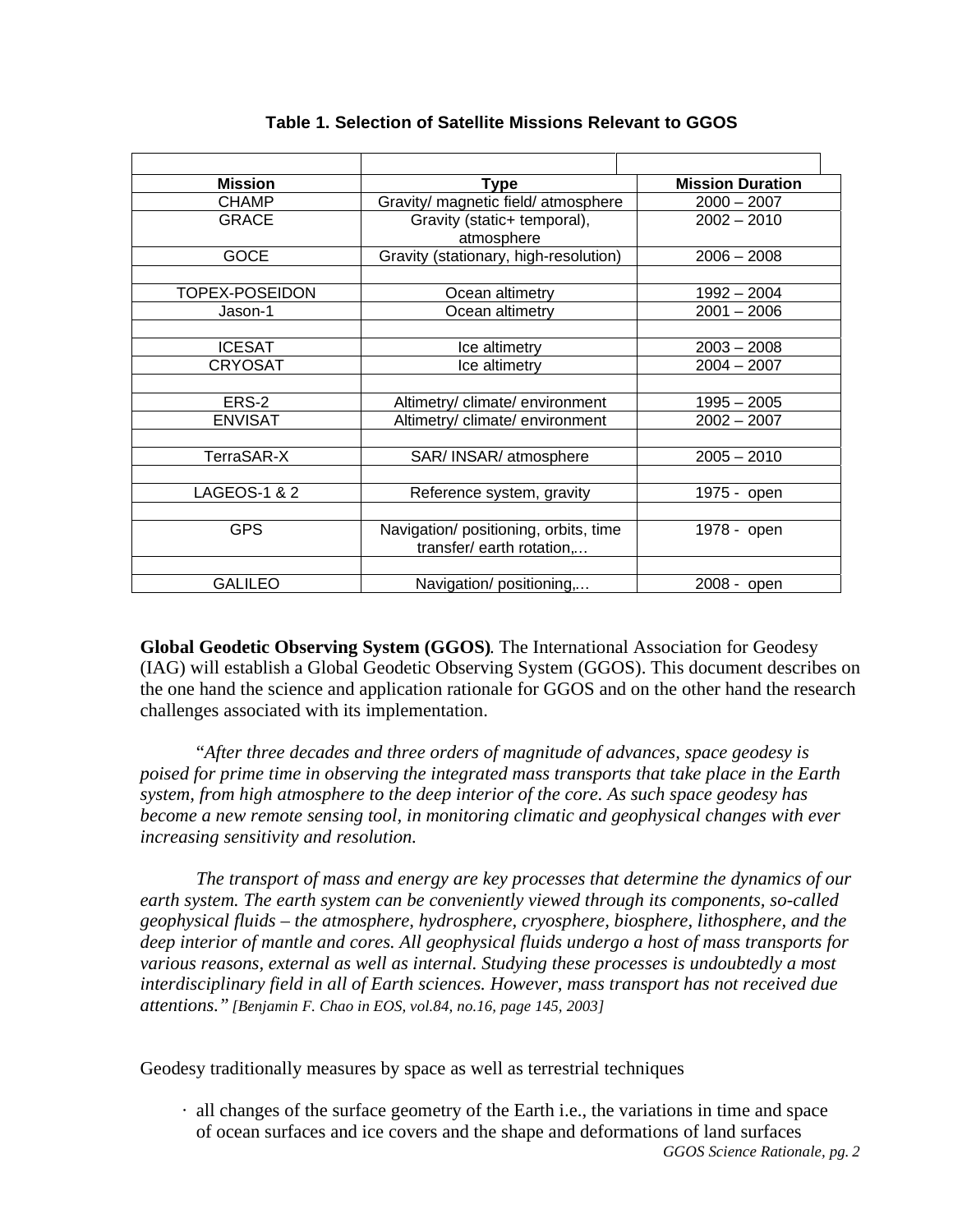(geometry part),

- · the variations of the orientation of our planet relative to the stars divided into precession, nutation, polar motion and changes in spin rate (Earth rotation part), and
- · all variations in space and time of the Earth's gravitational field usually expressed as anomalies of gravity and of the geoid (gravity and geoid part).

Furthermore, through the analysis of the dense web of microwave rays connecting satellites among themselves and with the Earth's surface a powerful method emerges for probing the atmosphere's density composition.

GGOS adds to these fundamental pillars of geodesy a new quality and dimension in the context of Earth system research by combining them to one observing system with utmost precision and in a well-defined and reproducible global terrestrial frame.

The observing system, in order to meet its objectives, has to combine greatest measurement precision (a relative precision of one part per billion  $(1 \text{ ppb} = 10^9)$ ) with spatial and temporal consistency and stability over decades.

### *Science and application argument – Central GGOS Science Theme*

# *The integration of the three basic components geometry, earth rotation, and gravity/geoid will permit – as part of global change research - the assessment of surface deformation processes and the quantification of mass anomalies and mass transport inside individual components and mass exchange between the components of the Earth's system.*

These quantities serve as input to the study of the physics of solid earth, ice sheets and glaciers, hydrosphere and atmosphere. They are of particular value for the study of complex phenomena such as glacial isostatic adjustment, the evolution of tectonic stress patterns, sea level rise and fall, the hydrological cycle, transport processes in the oceans, the dynamics of the atmosphere (troposphere and ionosphere).

### *Research challenges.*

The quantities to be delivered are very small and therefore difficult to measure. Furthermore, in order to be useful for global change studies they have to be derived free of biases and consistently in space and time. In general they cannot be measured directly but are derived from the combination of complementary sensor and observation systems. For example, dynamic ocean topography is to be derived from the accurate measurement of the ocean surface by radar altimetry in combination with a geoid surface provided by gravity satellite missions. It shows that a variety of sensor systems, mission characteristics, and tracking systems have to be combined with utmost precision. The resulting research challenges are as follows:

1. The various space segments with their respective instrumentation as well as geodetic space techniques have to operate as one global entity and in one global reference frame.

This implies that geometric space techniques (SLR, GPS, DORIS, INSAR, ocean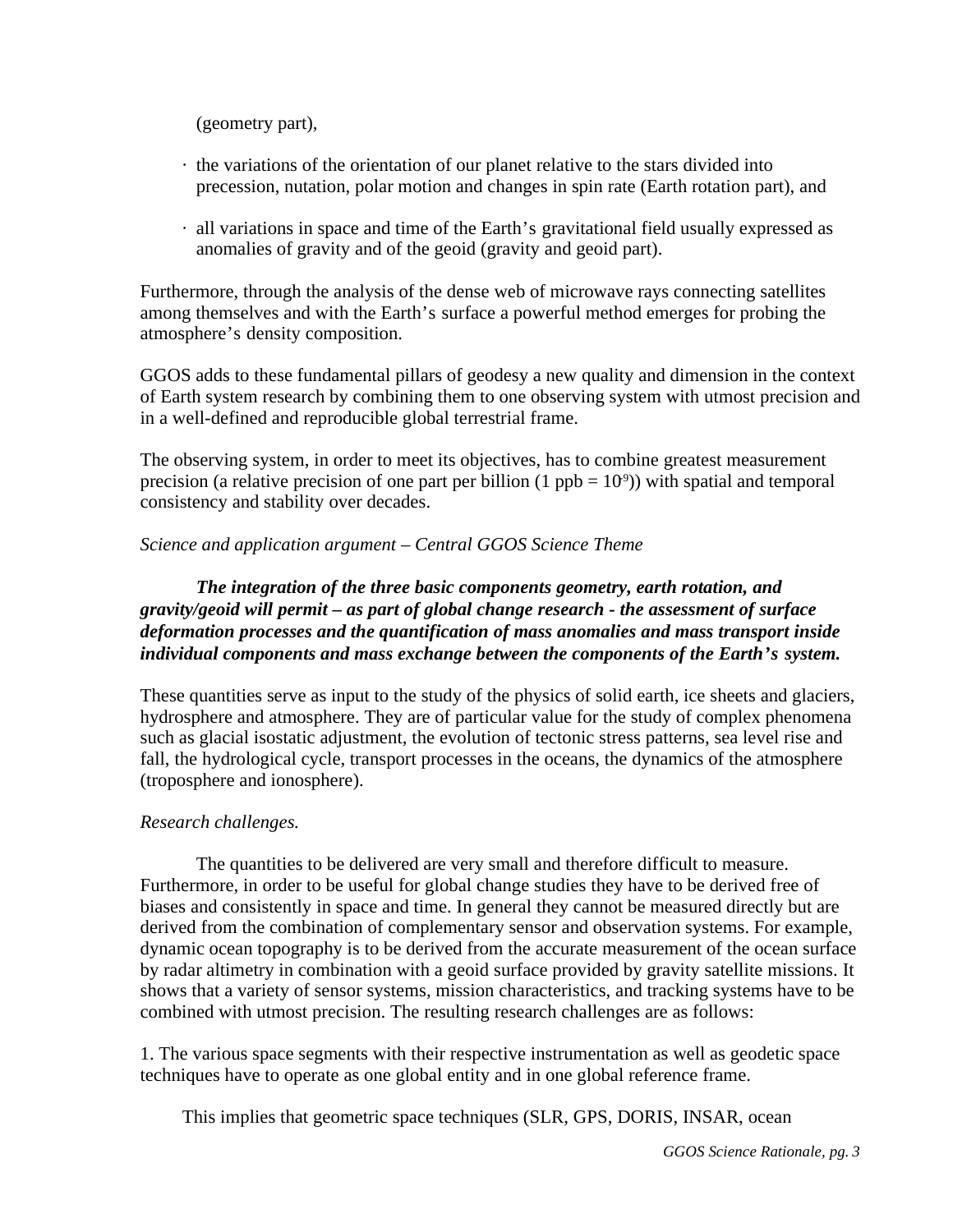altimetry, ice altimetry), gravimetric space techniques (orbit analysis, high-low satelliteto-satellite tracking, low-low satellite-to-satellite tracking, satellite gradiometry), geodetic space techniques delivering earth rotation (VLBI, LLR, SLR, GPS as well as the relevant astrometric techniques and missions) and atmospheric sounding techniques (GNSS-to-LEO and GNSS to Earth) have to be integrated at the 1 ppb level. They have to function as one global measurement device.

This requires, in turn, the available global terrestrial network (VLBI, SLR, GPS, DORIS) as well as the global height systems to be combined and unified at the same precision level and with the same long term stability. An overview is given in Table 2.

2. The space segment has to be complemented by terrestrial and airborne/shipborne techniques and campaigns.

The techniques have a twofold purpose. They serve the calibration and validation of the space segment and they lead to a regional densification in terms of spatial and temporal resolution and accuracy. Ideally the land, ice and ocean surfaces are to be monitored with high spatial resolution. The required resolution depends on the surface type (land, ice, or ocean) and on the region (tectonically active zones, major ocean currents etc.). The latter implies the necessity of integration or organisation of regional projects (science and government projects) in areas of particular geophysical relevance. These projects have to comply with the overall standards of GGOS. The development of new terrestrial and airborne/shipborne techniques has to be encouraged.

3. The link has to be established between the global time series of newly derived parameters and all relevant geophysical models.

This is a highly interdisciplinary task and asks for a close cooperation with geophysicists/geologists, glaciologists, oceanographers, hydrographers and atmospheric physicists. It requires geodesists to get deeper involved into Earth modelling. The ultimate goal should be the development of comprehensive numerical Earth models that are able to assimilate global surface processes and mass transport and exchange. They should lead to a deeper understanding of solid Earth processes such as glacial isostatic adjustment (GIA), tectonic motion, volcanic activity or earthquakes, of ice mass dynamics and balance and the dynamics of sea ice, to ocean circulation and mass and heat transport in the oceans, to the various components of sea level change and to their quantification, to the global water cycle and to atmospheric dynamics.

The measured temporal variations of Earth rotation and gravity/geoid represent the total, integral effect of all mass changes in Earth system. Thus, conclusive strategies have to be developed for their separation into the individual contributions. This is a difficult but important task and requires the development of a sophisticated strategy. The complementarities of satellite techniques, sampling strategies, formation flights of several satellites, terrestrial calibration sites and campaigns and geophysical models will prove important for this. Of similar character is the problem of the limited resolution in time and space of any space configuration. This leads to aliasing problems that need careful analysis.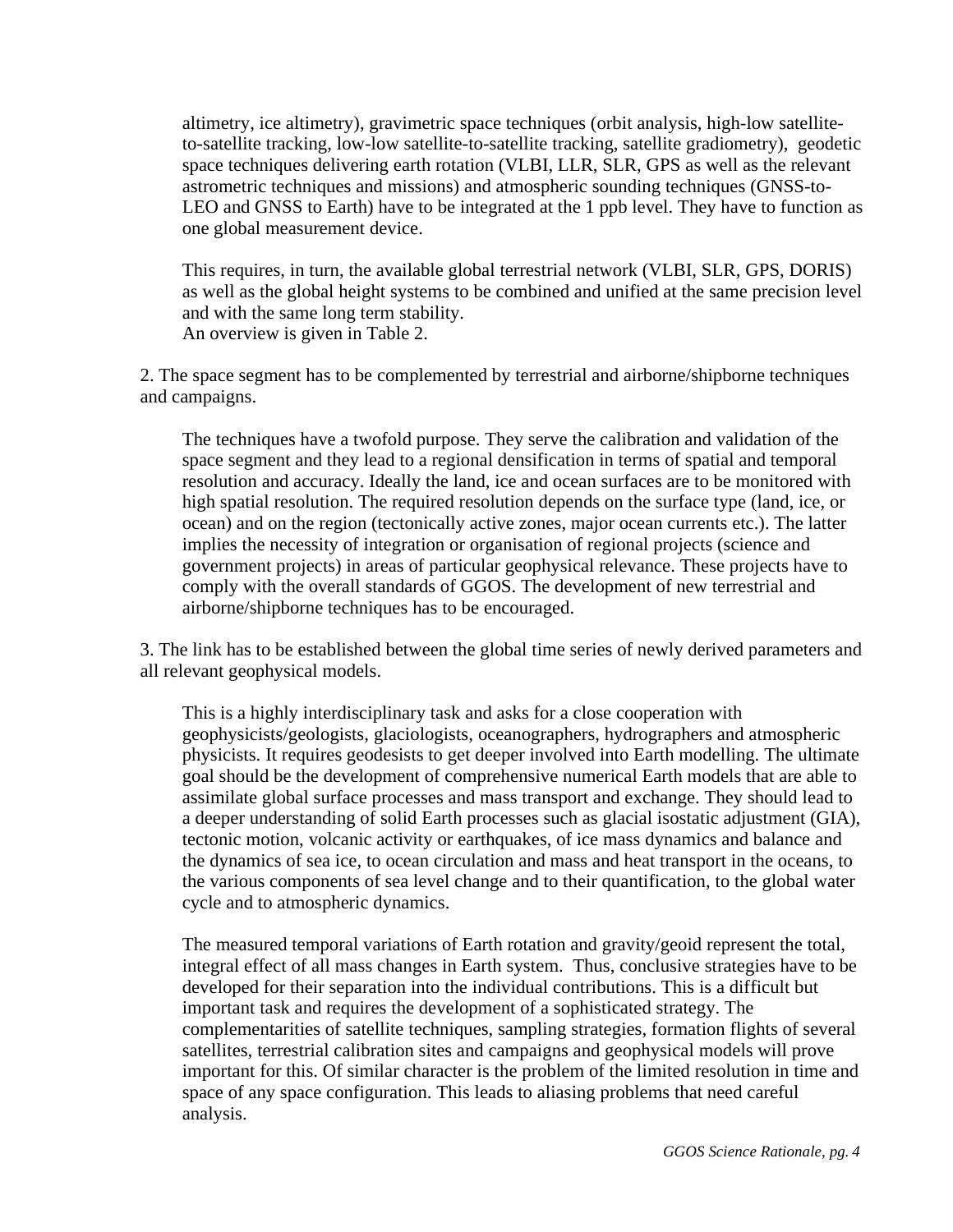The research concept is summarized in Table 3.

The research objectives and required research and development have to be formulated in a sound and comprehensive *GGOS Science Plan*. The science plan shall provide a logical framework for the work of GGOS. The science objectives, the research and development strategy, the contributions expected from the various IAG bodies and the interface to Earth sciences have to be made clear. It should also include an assessment of strengths and deficiencies and of priorities.

The GGOS Science Plan should be a central issue of a first *GGOS Retreat* in 2004.

| <b>COMPONENT</b>                                                                     | <b>OBJECTIVE</b>                                                                                                                                                                                                         | <b>TECHNIQUES</b>                                                                                                                                             | <b>RESPONSIBLE</b>                                                                      |
|--------------------------------------------------------------------------------------|--------------------------------------------------------------------------------------------------------------------------------------------------------------------------------------------------------------------------|---------------------------------------------------------------------------------------------------------------------------------------------------------------|-----------------------------------------------------------------------------------------|
| I. TERRESTRIAL<br><b>FRAME</b>                                                       | Global cluster of fiducial<br>points, determined at mm<br>to cm level                                                                                                                                                    | VLBI, GPS, SLR, LLR,<br>DORIS, time<br>keeping/transfer<br>absolute gravimetry,<br>gravity recording                                                          | International geodetic<br>community (IERS with<br>support of IVS, ILRS,<br>IGS and IDS) |
| II. GEOMETRY<br><b>DEFORMATION</b>                                                   | Shape and temporal<br>variations of land/ice/ocean<br>surfaces(plates, intra-<br>plates, volcanos,<br>earthquakes, glaciers,<br>ocean variability, sea level)                                                            | Altimetry, INSAR, GPS-<br>clusters, imaging<br>techniques, leveling,<br>tide gauges                                                                           | International and<br>national projects;<br>space missions                               |
| III. EARTH<br><b>ROTATION</b><br>(nutation, polar<br>motion, variations in<br>I.o.d. | Integrated effect of<br>changes in angular<br>momentum (mass<br>changes in atmosphere,<br>cryosphere, oceans, solid<br>earth, core/-mantle;<br>momentum exchange<br>between earth system<br>components)                  | Classical astronomy,<br>VLBI, LLR, SLR, GPS,<br>DORIS.<br>under development:<br>terrestrial gyroscopes                                                        | International geodetic<br>and astronomical<br>community (IERS,<br>IGS, IVS, ILRS, IDS)  |
| <b>IV. GRAVITY FIELD</b><br>Geoid and gravity<br>anomalies, temporal<br>variations   | Adds mass transport to the<br>observing system;<br>(isostasy models, ice flux),<br>ocean circulation mass<br>transport, unification of<br>height systems: for<br>geodesy, sea level<br>monitoring, hydrological<br>cycle | Terrestrial gravimetry,<br>Gravity ship & airborne<br>gravimetry and<br>gradiometry, dedicated<br>satellite missions: hi-lo<br>SST, Io-Io SST,<br>gradiometry | IAG/IGFS, national<br>space pro-grams, e.g.<br>NASA,ESA                                 |

#### **Table 2. Global Geodetic Observing System (GGOS)**

## **Table 3: Measuring and Modeling the Earth System**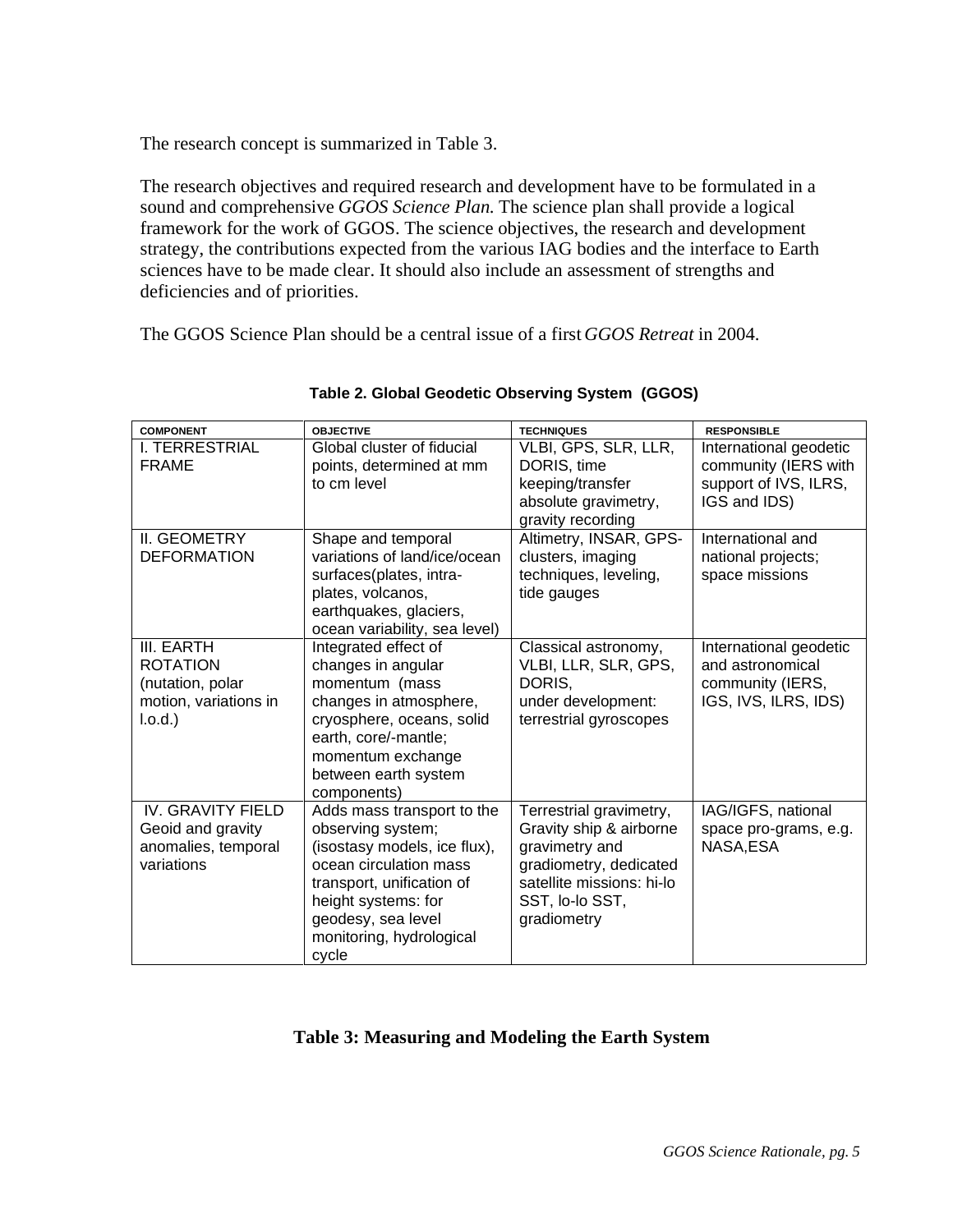

## *IAG inside argument.*

From the above it follows that GGOS provides a central theme to research and development inside IAG. In order to meet the objectives of GGOS a master plane will have to be formulated concerning technology development, required terrestrial, airborne and satellite observation programmes, data connection, flow, archiving and processing, theory and methodology, collaboration with other earth sciences, education and outreach.

### *Outside argument.*

GGOS is geodesy's contribution to earth system monitoring and science. Geodesy is able to provide unique, very central and important information to the study of global change. IAG intends to integrate the work of GGOS into the Integrated Global Observing Strategy (IGOS) which is a joint initiative of UNESCO and ICSU. To this end, joint initiatives with government organisations and international bodies will have to be strengthened. At the same time this initiative will enhance the visibility of geodetic activities in the context of earth sciences.